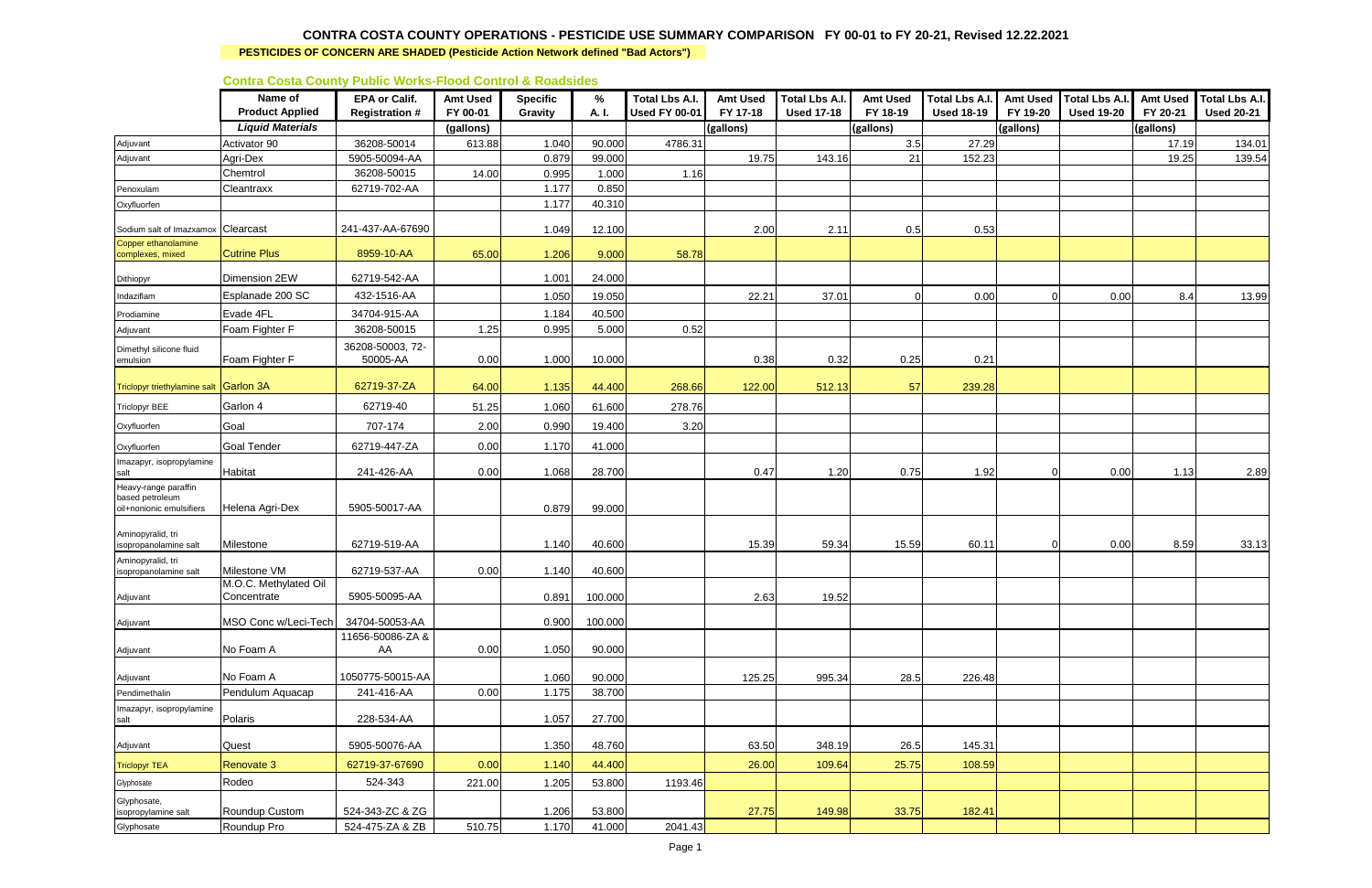|                                    | Name of<br><b>Product Applied</b> | <b>EPA or Calif.</b><br><b>Registration #</b> | <b>Amt Used</b><br>FY 00-01 | <b>Specific</b><br>Gravity | $\%$<br>A. I. | <b>Total Lbs A.I.</b><br><b>Used FY 00-01</b> | <b>Amt Used</b><br>FY 17-18 | <b>Total Lbs A.I.</b><br><b>Used 17-18</b> | <b>Amt Used</b><br>FY 18-19 | <b>Total Lbs A.I.</b><br><b>Used 18-19</b> | FY 19-20  | Amt Used   Total Lbs A.I.<br><b>Used 19-20</b> | <b>Amt Used</b><br>FY 20-21 | <b>Total Lbs A.I.</b><br><b>Used 20-21</b> |
|------------------------------------|-----------------------------------|-----------------------------------------------|-----------------------------|----------------------------|---------------|-----------------------------------------------|-----------------------------|--------------------------------------------|-----------------------------|--------------------------------------------|-----------|------------------------------------------------|-----------------------------|--------------------------------------------|
|                                    | <b>Liquid Materials</b>           |                                               | (gallons)                   |                            |               |                                               | (gallons)                   |                                            | (gallons)                   |                                            | (gallons) |                                                | (gallons)                   |                                            |
| Glyphosate,<br>isopropylamine salt | Roundup Pro Conc.                 | 524-529                                       | 0.00                        | 1.199                      | 50.200        |                                               | 192.89                      | 966.71                                     |                             | 35.08                                      |           | 0.00                                           | 17.97                       | 90.09                                      |
| Imazapyr, isopropylamine salt      | <b>Stalker</b>                    | 241-398                                       | 5.63                        | 1.050                      | 27.600        | 13.58                                         |                             |                                            |                             |                                            |           |                                                |                             |                                            |
| Adjuvant                           | Silwet L-77                       | 36208-50025                                   | 1.70                        | 1.007                      | 100.000       | 14.26                                         |                             |                                            |                             |                                            |           |                                                |                             |                                            |
| Adjuvant                           | Smoke                             | 5905-50104-AA                                 |                             | 1.160                      | 56.400        |                                               |                             |                                            |                             |                                            |           |                                                |                             |                                            |
| Oryzalin                           | Surflan A.S.                      | 62719-113                                     | 14.25                       | 1.188                      | 40.400        | 56.97                                         |                             |                                            |                             |                                            |           |                                                |                             |                                            |
| Oryzalin                           | Surflan A.S.                      | 70506-44                                      | 0.00                        | 1.236                      | 40.400        |                                               |                             |                                            |                             |                                            |           |                                                |                             |                                            |
| Adjuvant/Surfactant                | Surphtac                          | 68891-50001-AA                                | 39.63                       | 1.118                      | 53.400        | 197.06                                        |                             |                                            |                             |                                            |           |                                                |                             |                                            |
| Adjuvant/Surfactant                | Surphtac                          | 11656-50093                                   | 0.00                        | 1.180                      | 53.400        |                                               |                             |                                            |                             |                                            |           |                                                |                             |                                            |
| Adjuvant/Surfactant                | Surphtac                          | 34704-50086                                   |                             | 1.096                      | 33.000        |                                               | 0.50                        | 1.51                                       |                             |                                            |           |                                                |                             |                                            |
| Clopyralid                         | Transline                         | 62719-259                                     | 22.50                       | 1.161                      | 40.900        | 89.00                                         |                             |                                            |                             |                                            |           |                                                |                             |                                            |
| Adjuvant                           | Unfoamer                          | 34704-50062-AA                                |                             | 1.000                      | 12.500        |                                               |                             |                                            |                             |                                            |           |                                                |                             |                                            |
| Dicamba, diglycolamine salt        | Vanquish                          | 55947-46                                      | 230.00                      | 1.250                      | 56.800        | 1360.29                                       |                             |                                            |                             |                                            |           |                                                |                             |                                            |
| Dicamba, diglycolamine salt        | Vanquish                          | 228-397                                       | 0.00                        | 1.250                      | 56.800        |                                               |                             |                                            |                             |                                            |           |                                                |                             |                                            |
| Adjuvant                           | Weather Gard<br>Complete          | 34704-50056-AA                                |                             | 1.010                      | 100.000       |                                               | 8.25                        | 69.41                                      |                             |                                            |           |                                                |                             |                                            |
|                                    | Weedar <sub>64</sub>              | 71368-1-264                                   | 526.75                      | 1.160                      | 38.900        | 1979.96                                       |                             |                                            |                             |                                            |           |                                                |                             |                                            |

|                     | <b>Dry Materials</b>  |                | (pounds) |                                   |               | Amt used x %AI (pounds) |       |         | (pounds) |         | (pounds) |        | (pounds) |         |
|---------------------|-----------------------|----------------|----------|-----------------------------------|---------------|-------------------------|-------|---------|----------|---------|----------|--------|----------|---------|
| Dithiopyr           | Dimension Ultra 40 WP | 62719-445      | 0.00     | N/A                               | 40.000        |                         |       |         |          |         |          |        |          |         |
|                     | Direx 80DF            | 352-508-1812   | 2875.00  | N/A                               | 80.000        | 2300.00                 |       |         |          |         |          |        |          |         |
|                     | Endurance             | 55947-43       | 1513.00  | N/A                               | 65.000        | 983.45                  |       |         |          |         |          |        |          |         |
| Isoxaben            | Gallery 75DF          | 62719-145      | 54.00    | N/A                               | 75.000        | 40.50                   |       |         |          |         |          |        |          |         |
|                     | <b>Gallery SC</b>     | 62719-658 AA   |          | N/A                               | 45.450        |                         | 11.25 | 5.11    |          |         |          |        |          |         |
| Sulfumeturon methyl | Oust                  | 352-401        | 27.38    | N/A                               | 75.000        | 20.53                   |       |         |          |         |          |        |          |         |
|                     | Predict               | 55947-78       | 495.00   | N/A                               | 78.600        | 389.07                  |       |         |          |         |          |        |          |         |
| Prodiamine          | Resolute 65WG         | 100-834-ZE     |          | N/A                               | 65.000        |                         | 80.00 | 52.00   |          |         |          |        |          |         |
|                     | Ronstar 50WSP         | 264-538        | 120.00   | N/A                               | 50.000        | 60.00                   |       |         |          |         |          |        |          |         |
|                     | Simtrol 90DF          | 35915-12-60063 | 430.00   | N/A                               | 90.000        | 387.00                  |       |         |          |         |          |        |          |         |
| Tebuthiuron         | Spike 80DF            | 62719-107      | 60.00    | N/A                               | 80.000        | 48.00                   |       |         |          |         |          |        |          |         |
| Chlorsulfuron       | <b>Telar</b>          | 352-404        | 25.38    | N/A                               | 75.000        | 19.031                  |       |         |          |         |          |        |          |         |
|                     |                       |                |          |                                   | <b>TOTAL:</b> | 16590.97                |       | 3472.69 |          | 1179.42 |          | 0.00   |          | 413.65  |
|                     |                       |                |          | <b>Bad Actor</b><br><b>Totals</b> |               | 6927.76                 |       | 1738.47 |          | 1016.60 |          | 215.59 |          | 1707.04 |

(Bad Actor totals include Airport usage from page 3)

#### **Contra Costa County Public Works-Flood Control & Roadsides (continued)**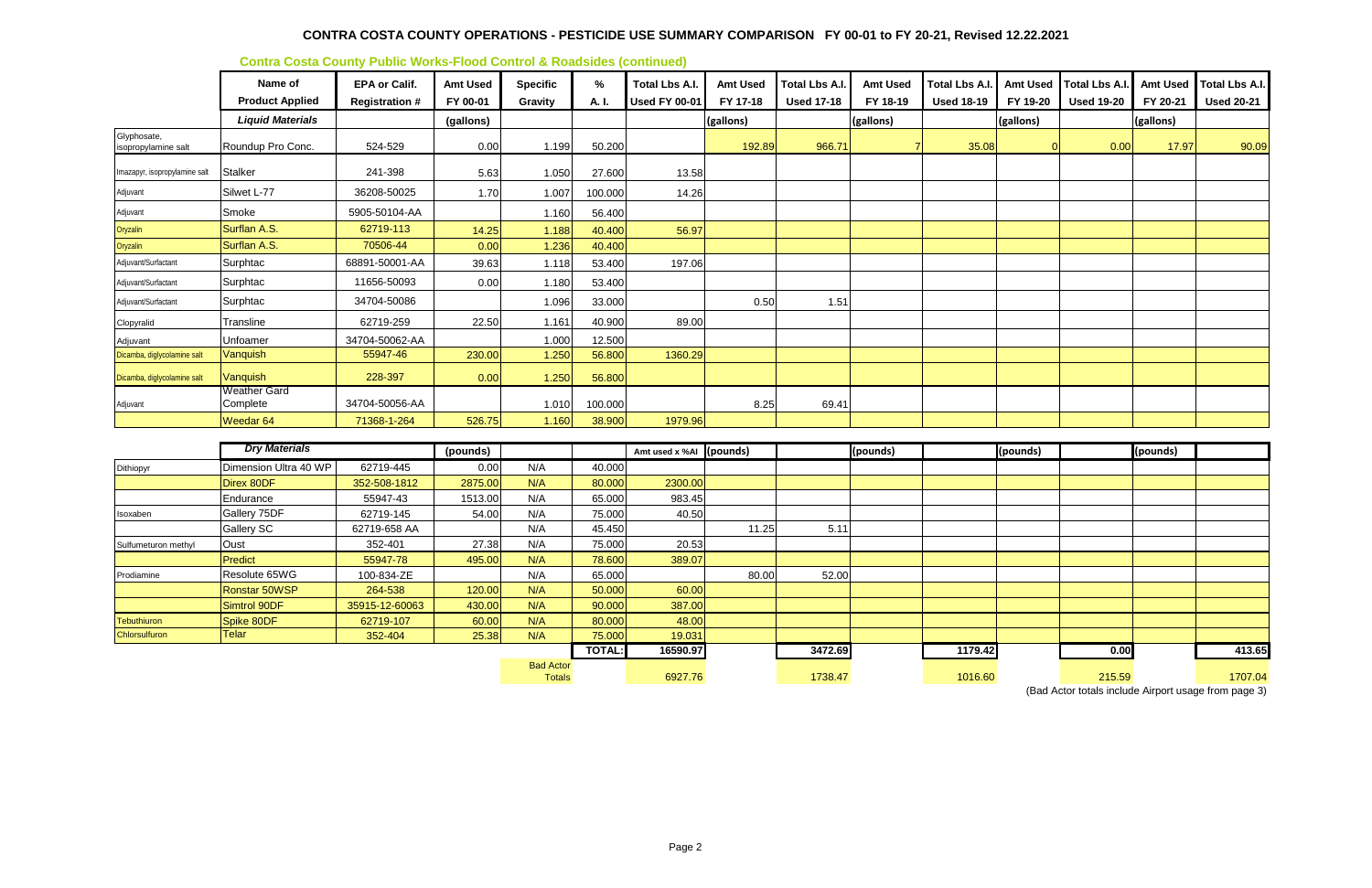# **Contra Costa County Public Works-Airports**

Bad Actor Data is included in PW totals on page 2

## **Contra Costa County Public Works-Special Districts**

|                                              |                                   | Gal. used x 8.33 lbs/gal H20 x sp. Grav. x %Al |                             |                            |               |                                              |                             |                                            |                             |                                     |           |                                                |           |                                                |
|----------------------------------------------|-----------------------------------|------------------------------------------------|-----------------------------|----------------------------|---------------|----------------------------------------------|-----------------------------|--------------------------------------------|-----------------------------|-------------------------------------|-----------|------------------------------------------------|-----------|------------------------------------------------|
|                                              | Name of<br><b>Product Applied</b> | <b>EPA or Calif.</b><br><b>Registration #</b>  | <b>Amt Used</b><br>FY 00-01 | <b>Specific</b><br>Gravity | %<br>A. I.    | <b>Total Lbs A.I</b><br><b>Used FY 00-01</b> | <b>Amt Used</b><br>FY 17-18 | <b>Total Lbs A.I.</b><br><b>Used 17-18</b> | <b>Amt Used</b><br>FY 18-19 | Total Lbs A.I.<br><b>Used 18-19</b> | FY 19-20  | Amt Used   Total Lbs A.I.<br><b>Used 19-20</b> | FY 20-21  | Amt Used   Total Lbs A.I.<br><b>Used 20-21</b> |
|                                              | <b>Liquid Materials</b>           |                                                | (gallons)                   |                            |               |                                              | (gallons)                   |                                            | (gallons)                   |                                     | (gallons) |                                                | (gallons) |                                                |
| Aminopyralid,<br>triisopropanolammonium salt | Milestone                         | 62719-519                                      | 0.00                        | 1.140                      | 40.60         |                                              |                             |                                            |                             |                                     |           | 57.84                                          | 14        | 53.98                                          |
| Indaziflam                                   | Esplanade 200 SC                  | 432-1516-AA                                    |                             | 1.050                      | 19.050        |                                              |                             |                                            |                             |                                     |           | 8.33                                           |           | 6.66                                           |
| Glyphosate isopropylamine salt               | Roundup Pro Conc.                 | 524-529                                        |                             | 1.199                      | 50.20         |                                              |                             |                                            | 90                          | 451.24                              | 43        | 215.59                                         | 322.5     | 1616.95                                        |
| Adjuvant                                     | <b>Weather Gard</b><br>Complete   | 34704-50056-AA                                 |                             | 1.010                      | 100.000       |                                              |                             |                                            |                             |                                     | 7.5       | 63.10                                          | 61.5      | 517.42                                         |
| Triclopyr                                    | Capstone                          | 62719-572                                      |                             | 1.053                      | 18.440        |                                              |                             |                                            |                             |                                     |           |                                                | 203       | 328.28                                         |
|                                              |                                   |                                                |                             |                            | <b>TOTAL:</b> | incl on pg. 2                                |                             | incl on pg. 2                              |                             | 451.24                              |           | 344.87                                         |           | 2523.29                                        |

|                    | Name of                                         | <b>EPA or Calif.</b>  | <b>Amt Used</b> |                                   | %            | Total oz. A.I              | <b>Amt Used</b> | Total OZ. A.I.    | <b>Amt Used</b> | Total OZ. A.I.    | Amt Used | Total OZ. A.I.    | <b>Amt Used</b> | Total OZ. A.I.    |
|--------------------|-------------------------------------------------|-----------------------|-----------------|-----------------------------------|--------------|----------------------------|-----------------|-------------------|-----------------|-------------------|----------|-------------------|-----------------|-------------------|
|                    | <b>Product Applied</b>                          | <b>Registration #</b> | FY 07-08        |                                   | A. I.        | <b>Used FY 07-08</b>       | FY 17-18        | <b>Used 17-18</b> | FY 18-19        | <b>Used 18-19</b> | FY 19-20 | <b>Used 19-20</b> | FY 20-21        | <b>Used 20-21</b> |
|                    | <b>Dry Materials</b>                            |                       | (pounds)        |                                   |              | Amt used $x %$ Al (pounds) |                 |                   | (pounds)        |                   | (pounds) |                   | (pounds)        |                   |
| Diphacinone        | Diphacinone Treated<br><b>Grain Rodent Bait</b> | 10965-50001-ZA        | no data         | N/A                               | 0.005        | no data                    |                 |                   |                 |                   |          |                   |                 |                   |
| Diphacinone        | Eaton's Answer                                  | 56-57                 | no data         | N/A                               | 0.005        | no data                    |                 |                   |                 |                   |          |                   |                 |                   |
| Diphacinone        | Eaton's Bait Blocks                             | 56-42                 | no data         | N/A                               | 0.005        | no data                    |                 |                   |                 |                   |          |                   |                 |                   |
| Diphacinone        | Gopher Getter Type 2<br><b>AG Bait</b>          | 36029-23              | no data         | N/A                               | 0.005        | no data                    |                 |                   |                 |                   |          |                   |                 |                   |
| Diphacinone        | Gopher Getter Type 2<br><b>AG Bait</b>          | 36029-24              | no data         | N/A                               | 0.005        | no data                    |                 |                   |                 |                   |          |                   |                 |                   |
| Diphacinone        | P.C.Q. Pelleted Rodent<br><b>Bait</b>           | 12455-50003-AA        | no data         | N/A                               | 0.010        | no data                    |                 |                   |                 |                   |          |                   |                 |                   |
| Aluminum phosphide | Weevil-cide                                     | 70506-13              | no data         | N/A                               | 60.000       | no data                    |                 |                   |                 |                   |          |                   |                 |                   |
|                    |                                                 |                       |                 |                                   | <b>TOTAL</b> |                            |                 | 0.00              |                 | 0.00              |          | 0.00              |                 | 0.00              |
|                    |                                                 |                       |                 |                                   | TOTAL Oz.    |                            | OZ.             | 0.00              |                 | 0.00              |          | 0.00              |                 | 0.00              |
|                    |                                                 |                       |                 | <b>Bad Actor</b><br><b>Totals</b> |              |                            |                 | 0.00              |                 | 0.00              |          | 0.00              |                 | 0.00              |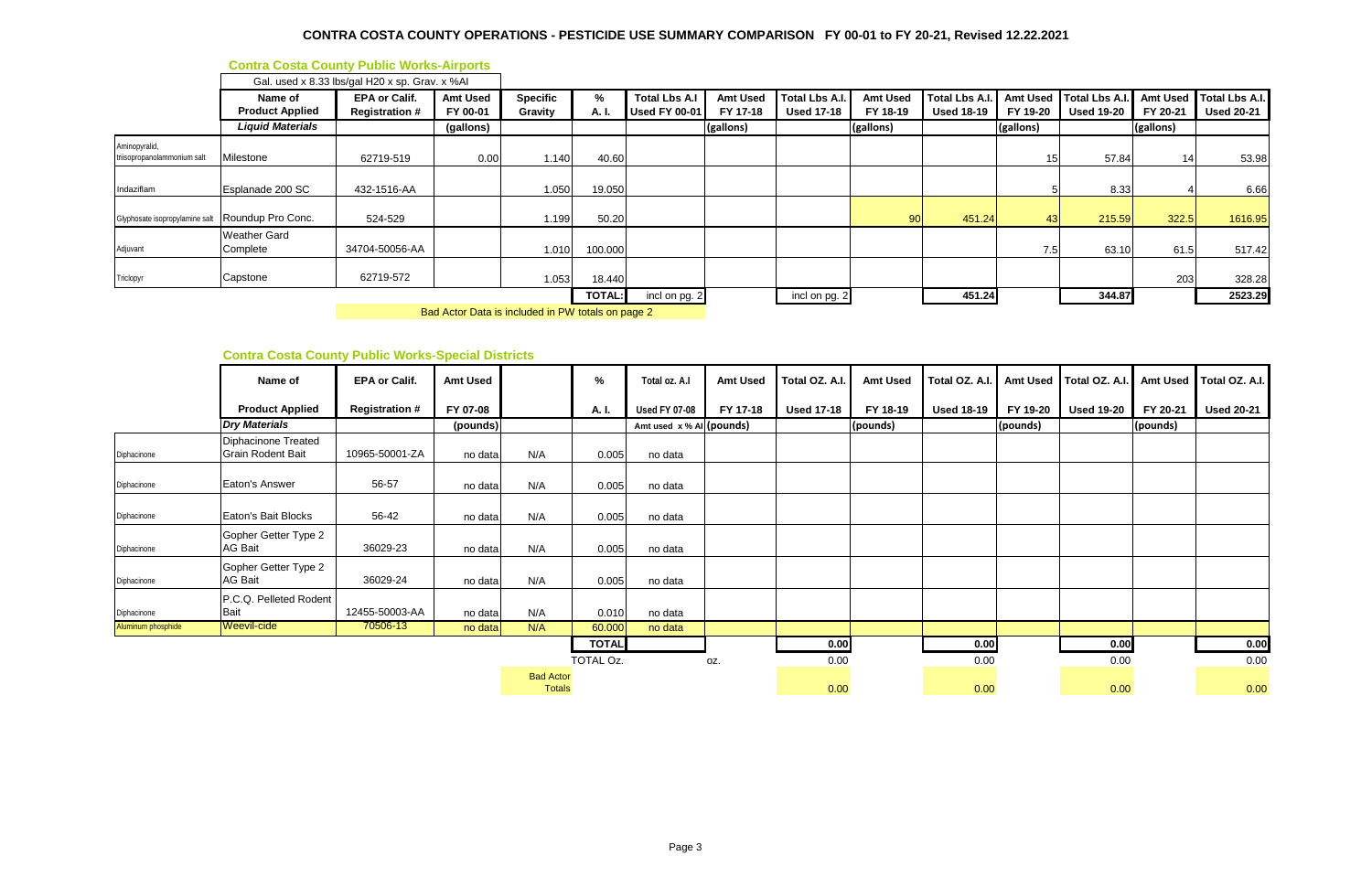|                                                   |                                   | Gal. used x 8.33 lbs/gal H20 x sp. Grav. x %Al |                             |                            |               |                                              |                             |                                     |                             |                                            |                             |                                            |                             |                                            |
|---------------------------------------------------|-----------------------------------|------------------------------------------------|-----------------------------|----------------------------|---------------|----------------------------------------------|-----------------------------|-------------------------------------|-----------------------------|--------------------------------------------|-----------------------------|--------------------------------------------|-----------------------------|--------------------------------------------|
|                                                   | Name of<br><b>Product Applied</b> | <b>EPA or Calif.</b><br><b>Registration #</b>  | <b>Amt Used</b><br>FY 00-01 | <b>Specific</b><br>Gravity | $\%$<br>A. I. | <b>Total Lbs A.I</b><br><b>Used FY 00-01</b> | <b>Amt Used</b><br>FY 17-18 | Total Lbs A.I.<br><b>Used 17-18</b> | <b>Amt Used</b><br>FY 18-19 | <b>Total Lbs A.I.</b><br><b>Used 18-19</b> | <b>Amt Used</b><br>FY 19-20 | <b>Total Lbs A.I.</b><br><b>Used 19-20</b> | <b>Amt Used</b><br>FY 20-21 | <b>Total Lbs A.I.</b><br><b>Used 20-21</b> |
|                                                   | <b>Liquid Materials</b>           |                                                | (gallons)                   |                            |               |                                              | (gallons)                   |                                     | (gallons)                   |                                            | (gallons)                   |                                            | (gallons)                   |                                            |
| glyphosate                                        | Aquamaster                        | 524-343                                        |                             | 1.205                      | 53.80         |                                              |                             |                                     |                             |                                            |                             |                                            |                             |                                            |
| Dicamba & 2.4 D                                   | <b>Banvel</b>                     | 55947-1                                        | 14.91                       | 1.211                      | 48.20         | 72.51                                        |                             |                                     |                             |                                            |                             |                                            |                             |                                            |
|                                                   | $2,4 - D$                         | 34704-5                                        | 5.50                        | 1.163                      | 46.50         | 24.78                                        |                             |                                     |                             |                                            |                             |                                            |                             |                                            |
|                                                   | <b>Bivert</b>                     | 2935-50157-AA                                  | 0.93                        | 0.790                      | 100.00        | 6.12                                         |                             |                                     |                             |                                            |                             |                                            |                             |                                            |
|                                                   | Carbaryl ("7")                    | 54705-4                                        | 7.95                        | 1.100                      | 41.20         | 30.01                                        |                             |                                     |                             |                                            |                             |                                            |                             |                                            |
| dicamba, diglycolamine salt                       | <b>Clarity</b>                    | 7969-137                                       | 0.00                        | 1.250                      | 58.10         |                                              | 7.87                        | 47.61                               | 1.68                        | 10.16                                      | 10.01                       | 60.56                                      | 5.24                        | 31.67                                      |
| Triclopyr, butoxyethyl ester                      | Garlon 4 Ultra                    | 62719-527                                      |                             | 1.110                      | 60.45         |                                              | -1                          | 5.59                                |                             |                                            | 7.29                        | 40.75                                      | 11.31                       | 63.23                                      |
| Triclopyr, butoxyethyl ester                      | Garlon 4                          | 464-554                                        | 2.50                        | 1.082                      | 61.60         | 13.88                                        |                             |                                     |                             |                                            |                             |                                            |                             |                                            |
| imazapyr isopropylamine salt                      | Habitat                           | 241-426                                        | 0.00                        | 1.068                      | 28.70         | 0.00                                         |                             |                                     |                             |                                            |                             |                                            |                             |                                            |
| surfactant                                        | Hasten                            | 2935-50160                                     |                             | 0.900                      | 100.00        |                                              |                             |                                     |                             |                                            |                             |                                            |                             |                                            |
| Drift retardant--oils                             | In Place                          | 2935-50169                                     |                             | 0.880                      | 100.00        |                                              | 2.25                        | 16.49                               |                             |                                            |                             |                                            |                             |                                            |
| Aminopyralid,<br>triisopropanolammonium salt      | Milestone                         | 62719-519                                      | 0.00                        | 1.140                      | 40.60         |                                              | 2.23                        | 8.60                                | 1.43                        | 5.51                                       | 3.9                         | 15.04                                      | 63.66                       | 245.42                                     |
| surfactant                                        | Pro-Tron                          | 71058-50008-AA                                 |                             | 0.984                      | 95.00         |                                              | 1.8                         | 14.02                               | 1.25                        | 9.73                                       | 5.39                        | 41.97                                      | 1.09                        | 8.50                                       |
| Adjuvant                                          | $R-11$                            | 2935-50142-AA                                  | 51.00                       | 1.020                      | 90.00         | 389.99                                       |                             |                                     | 0.0039                      | 0.03                                       |                             | 0.00                                       |                             | 0.00                                       |
| Glyphosate, isopropylamine salt Rodeo             |                                   | 524-343                                        | 2.50                        | 1.205                      | 53.80         | 13.50                                        |                             |                                     |                             |                                            |                             |                                            |                             |                                            |
| Glyphosate, isopropylamine salt Roundup Pro       |                                   | 524-475                                        | 69.14                       | 1.170                      | 41.00         | 276.35                                       |                             |                                     |                             |                                            |                             |                                            |                             |                                            |
| Glyphosate, isopropylamine salt Roundup Pro Conc. |                                   | 524-529                                        |                             | 1.199                      | 50.20         |                                              |                             |                                     |                             |                                            |                             |                                            |                             |                                            |
| imazapyr isopropylamine<br>salt                   | <b>Stalker</b>                    | 241-398                                        |                             | 1.060                      | 27.60         |                                              |                             |                                     |                             |                                            |                             |                                            |                             |                                            |
| Picloram potassium salt                           | Tordon 22K                        | 464-323                                        | 1.53                        | 1.140                      | 24.40         | 3.55                                         |                             |                                     |                             |                                            |                             |                                            |                             |                                            |
| Clopyralid, monoethanolamine<br>salt              | Transline                         | 62719-259                                      | 70.28                       | 1.161                      | 40.90         | 277.99                                       |                             |                                     |                             |                                            | 0.13                        | 0.51                                       |                             | 0.00                                       |
| dicamba, diglycolamine salt                       | Vanquish                          | 55947-46                                       | 50.59                       | 1.250                      | 56.80         | 299.20                                       |                             |                                     |                             |                                            |                             |                                            |                             |                                            |
| Spreader, sticker, deposition aid NuFilm          |                                   | 90930-50022                                    |                             |                            |               |                                              |                             |                                     |                             |                                            |                             |                                            | 2.95                        |                                            |
| Spray indicator                                   | Hi-Lite                           |                                                |                             |                            |               |                                              |                             |                                     |                             |                                            |                             |                                            | 3.19                        |                                            |

|                          | <b>Dry Materials</b> |                | (pounds) |                                   |               | Amt. Used x %AI (pounds) |          |       | (pounds) |       | (pounds) |        | (pounds) |        |
|--------------------------|----------------------|----------------|----------|-----------------------------------|---------------|--------------------------|----------|-------|----------|-------|----------|--------|----------|--------|
| Diphacinone              | Diphacinone .005%    | 10965-50001-ZA | 725.00   | N/A                               | 0.005         | 0.04                     | 620.00   | 0.031 | 600      | 0.03  | 105      | 0.01   | 563      | 0.03   |
| Diphacinone              | Diphacinone .01%     | 10965-50003-ZA | 15667.30 | N/A                               | 0.01          | 1.57                     | 18665.00 | 1.867 | 9300     | 0.93  | 12943    | 1.29   | 8573.5   | 0.86   |
| Sodium nitrate, charcoal | <b>Gas Cartridge</b> | 56228-2        | 0.00     | N/A                               | 81.00         |                          |          |       |          |       |          |        |          |        |
| Imidacloprid             | Merit 75WSP          | 3125-439       | 13.58    | N/A                               | 75.00         | 10.19                    |          |       |          |       |          |        |          |        |
| Chlorsulfuron            | Telar                | 352-522        | 0.00     | N/A                               | 75.00         |                          |          |       |          |       |          |        |          |        |
| Picloram potassium salt  | Tordon 10K           | 464-320        | 8.56     | N/A                               | 11.60         | 0.99                     |          |       |          |       |          |        |          |        |
| Aluminum phosphide       | <b>IWeevil-cide</b>  | 70506-13       | 0.00     | N/A                               | 60.00         |                          |          |       |          |       |          |        |          |        |
|                          |                      |                |          |                                   | <b>TOTAL:</b> | 1420.66                  |          | 94.21 |          | 26.40 |          | 160.13 |          | 349.71 |
|                          |                      |                |          | <b>Bad Actor</b><br><b>Totals</b> |               | 431.04                   |          | 47.61 |          | 10.16 |          | 60.56  |          | 31.67  |

## **Contra Costa County Department of Agriculture**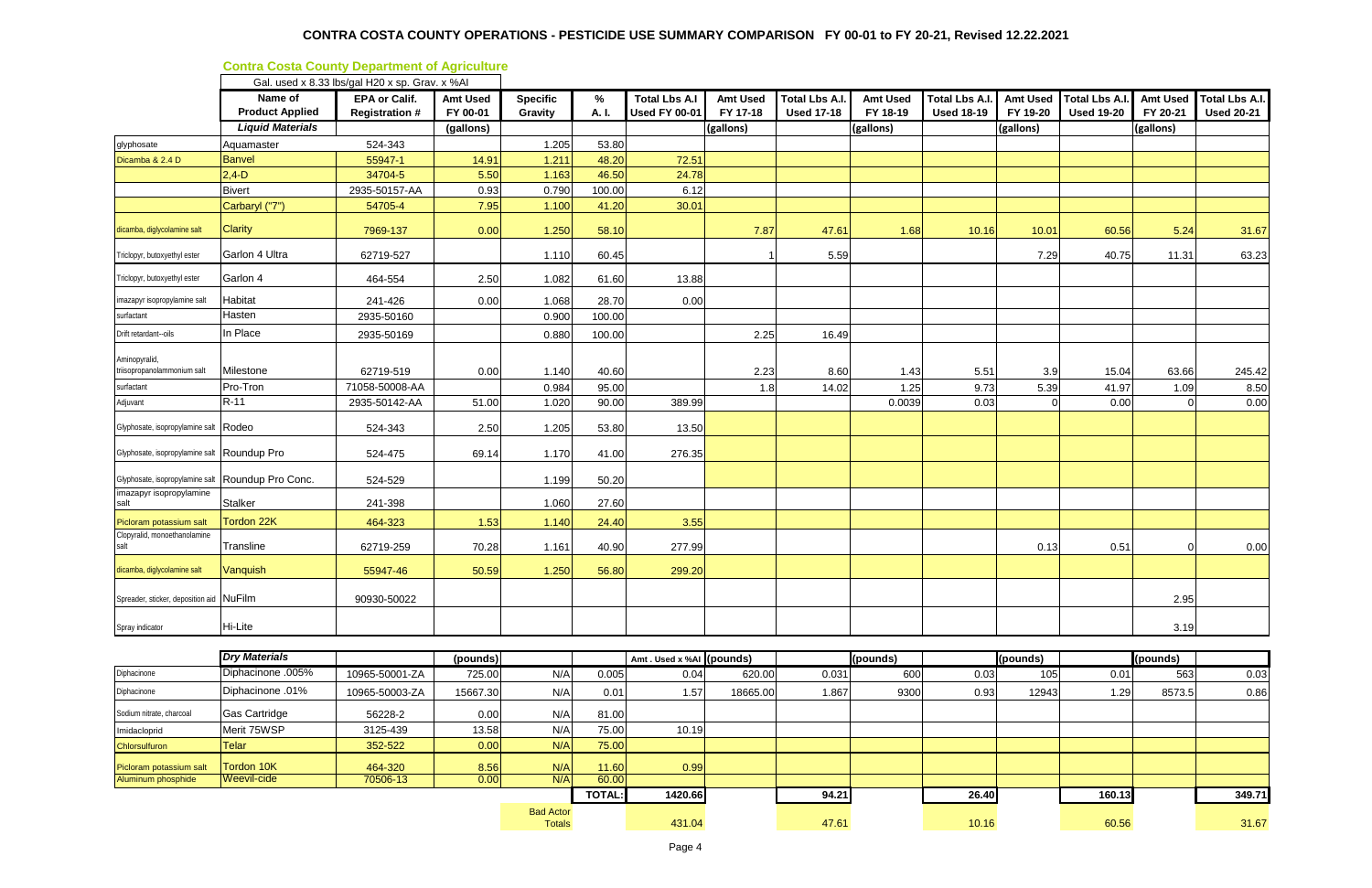|                                   |                                   | Gal. used x 8.33 lbs/gal H20 x sp. Grav. x %Al |                             |                                   |              |                                              |                             |                                            |                             |                                            |                             |                                            |                             |                                            |
|-----------------------------------|-----------------------------------|------------------------------------------------|-----------------------------|-----------------------------------|--------------|----------------------------------------------|-----------------------------|--------------------------------------------|-----------------------------|--------------------------------------------|-----------------------------|--------------------------------------------|-----------------------------|--------------------------------------------|
|                                   | Name of<br><b>Product Applied</b> | <b>EPA or Calif.</b><br><b>Registration#</b>   | <b>Amt Used</b><br>FY 00-01 | <b>Specific</b><br>Gravity        | %<br>A. I.   | <b>Total Lbs A.I</b><br><b>Used FY 00-01</b> | <b>Amt Used</b><br>FY 17-18 | <b>Total Lbs A.I.</b><br><b>Used 17-18</b> | <b>Amt Used</b><br>FY 18-19 | <b>Total Lbs A.I.</b><br><b>Used 18-19</b> | <b>Amt Used</b><br>FY 19-20 | <b>Total Lbs A.I.</b><br><b>Used 19-20</b> | <b>Amt Used</b><br>FY 20-21 | <b>Total Lbs A.I.</b><br><b>Used 20-21</b> |
|                                   | <b>Liquid Materials</b>           |                                                | (gallons)                   |                                   |              |                                              | (gallons)                   |                                            | (gallons)                   |                                            | (gallons)                   |                                            | (gallons)                   |                                            |
| Clethodim                         | Arrow 2EC                         | 66222-60                                       |                             | 0.970                             | 26.40        |                                              |                             |                                            |                             |                                            |                             |                                            |                             |                                            |
|                                   | Crop Oil (Monterey                |                                                |                             |                                   |              |                                              |                             |                                            |                             |                                            |                             |                                            |                             |                                            |
| Adjuvant                          | Herbicide Helper)                 | 54705-50001-AA                                 |                             | 0.900                             | 100.00       |                                              |                             |                                            |                             |                                            |                             |                                            |                             |                                            |
| Fluazifop-P-butyl                 | <b>Fusilade II</b>                | 100-1084                                       |                             | 0.980                             | 24.50        |                                              |                             |                                            |                             |                                            |                             |                                            |                             |                                            |
|                                   | Goal                              | 707-174                                        | 12.09                       | 0.990                             | 19.40        | 19.34                                        |                             |                                            |                             |                                            |                             |                                            |                             |                                            |
| Adjuvant                          | Magnify                           | 17545-50018                                    |                             | 1.220                             | 51.50        |                                              | 0.07                        | 0.37                                       |                             |                                            |                             |                                            |                             |                                            |
|                                   | Maintain A                        | 400-396-AA                                     | 0.00                        | 1.000                             | 0.30         |                                              |                             |                                            |                             |                                            |                             |                                            |                             |                                            |
| Adjuvant                          | No Foam A (Monterey)              | 54705-50004-AA                                 |                             | 1.050                             | 90.00        |                                              |                             |                                            |                             |                                            |                             |                                            |                             |                                            |
| Adjuvant                          | No Foam A                         | 1050775-50015-AA                               |                             | 1.050                             | 90.00        |                                              |                             |                                            |                             |                                            |                             |                                            |                             |                                            |
|                                   | NuFarm Polaris                    | 228-534-AA                                     |                             | 1.057                             | 27.70        |                                              | 0.109                       | 0.27                                       |                             |                                            |                             |                                            |                             |                                            |
| Glyphosate isopropylamine<br>salt | RangerPro                         | 524-517-ZB                                     |                             | 1.169                             | 41.00        |                                              |                             |                                            |                             |                                            |                             |                                            |                             |                                            |
|                                   | Roundup Pro                       | 524-445-ZB                                     | 44.78                       | 1.020                             | 41.00        | 156.00                                       |                             |                                            |                             |                                            |                             |                                            |                             |                                            |
| Glyphosate isopropylamine salt    | Roundup Pro Conc.                 | 524-529                                        | 0.00                        | 1.199                             | 50.20        |                                              | 59.32                       | 297.42                                     | 126.86                      | 636.05                                     | 73.5                        | 368.52                                     | 53.87                       | 270.08                                     |
| Glyphosate potassium salt         | Roundup Promax                    | 524-579                                        |                             | 1.356                             | 48.70        |                                              |                             |                                            |                             |                                            |                             |                                            |                             |                                            |
|                                   | Triclopyr 4EC                     | 81927-11-AA                                    |                             | 1.100                             | 61.60        |                                              |                             |                                            |                             |                                            |                             |                                            |                             |                                            |
| <b>Triclopyr BEE</b>              | Turflon                           | 62719-258                                      | 0.36                        | 1.060                             | 61.60        | 1.96                                         |                             |                                            |                             |                                            |                             |                                            |                             |                                            |
|                                   | <b>Turflon Ester</b>              | 17545-8-AA                                     |                             | 1.08                              | 60.45        |                                              |                             |                                            |                             |                                            |                             |                                            |                             |                                            |
|                                   |                                   |                                                |                             |                                   |              |                                              |                             |                                            |                             |                                            |                             |                                            |                             |                                            |
|                                   | <b>Dry Materials</b>              |                                                | (pounds)                    |                                   | %AI          |                                              | (pounds)                    |                                            | (pounds)                    |                                            | (pounds)                    |                                            | (pounds)                    |                                            |
| Isoxaben                          | Gallery 75 DF                     | 62719-145-AA                                   | 129.44                      | N/A                               | 75.00        | 97.08                                        | 40.80                       | 30.60                                      |                             |                                            | 32                          | 24.00                                      | 32                          | 24.00                                      |
|                                   |                                   |                                                |                             |                                   | 0.125 lbs    |                                              |                             |                                            |                             |                                            |                             |                                            |                             |                                            |
| Dithiopyr                         | Dithiopyr 40 WSB                  | 73220-13                                       |                             | N/A                               | ai/5 oz      |                                              |                             |                                            |                             |                                            |                             |                                            |                             |                                            |
|                                   | Dithiopyr 40 WSB                  | 73220-13                                       |                             | N/A                               | 40.00        |                                              |                             |                                            |                             | 2.00                                       | 6.01                        | 2.40                                       | 6.44                        | 2.58                                       |
| Flumioxazin                       | Payload                           | 59639-120-ZA                                   |                             | N/A                               | 51.00        |                                              | 4.10                        | 2.09                                       | 8.31                        | 4.24                                       | 1.25                        | 0.64                                       | 6.75                        | 3.44                                       |
|                                   | Orthene                           | 59639-88                                       | 0.69                        | N/A                               | 75.00        | 0.52                                         |                             |                                            |                             |                                            |                             |                                            |                             |                                            |
| Sulfometuron methyl               | Oust                              | 352-401                                        | 5.13                        | N/A                               | 75.00        | 3.85                                         |                             |                                            |                             |                                            |                             |                                            |                             |                                            |
|                                   | Quali-Pro Dithiopyr               | 66222-213-AA                                   |                             | N/A                               | 40.00        |                                              | 2.81                        | 1.12                                       |                             |                                            |                             |                                            |                             |                                            |
| Oxadiazon                         | <b>Ronstar WP</b>                 | 264-538                                        | 1297.25                     | N/A                               | 50.00        | 648.63                                       |                             |                                            |                             |                                            |                             |                                            |                             |                                            |
| Halosulfuron methyl               | Sedgehammer                       | 81880-1-10163                                  |                             | N/A                               | 75.00        |                                              |                             |                                            |                             |                                            |                             |                                            |                             |                                            |
| Halosulfuron methyl               | Sedgehammer                       | 81880-24-10163                                 |                             | N/A                               | 5.00         |                                              |                             |                                            |                             |                                            |                             |                                            | 0.06                        | 0.003                                      |
| Flumioxazin                       | SureGuard                         | 59639-120                                      |                             | N/A                               | 51.00        |                                              | 10.19                       | 5.20                                       | 8.26                        | 4.21                                       | 7.93                        | 4.04                                       | 7.96                        | 4.06                                       |
|                                   |                                   |                                                |                             |                                   | <b>TOTAL</b> | 927.37                                       |                             | 337.06                                     |                             | 646.50                                     |                             | 399.60                                     |                             | 304.16                                     |
|                                   |                                   |                                                |                             | <b>Bad Actor</b><br><b>Totals</b> |              | 649.14                                       |                             | 297.42                                     |                             | 636.05                                     |                             | 368.52                                     |                             | 270.08                                     |

#### **Contra Costa County Public Works-Grounds**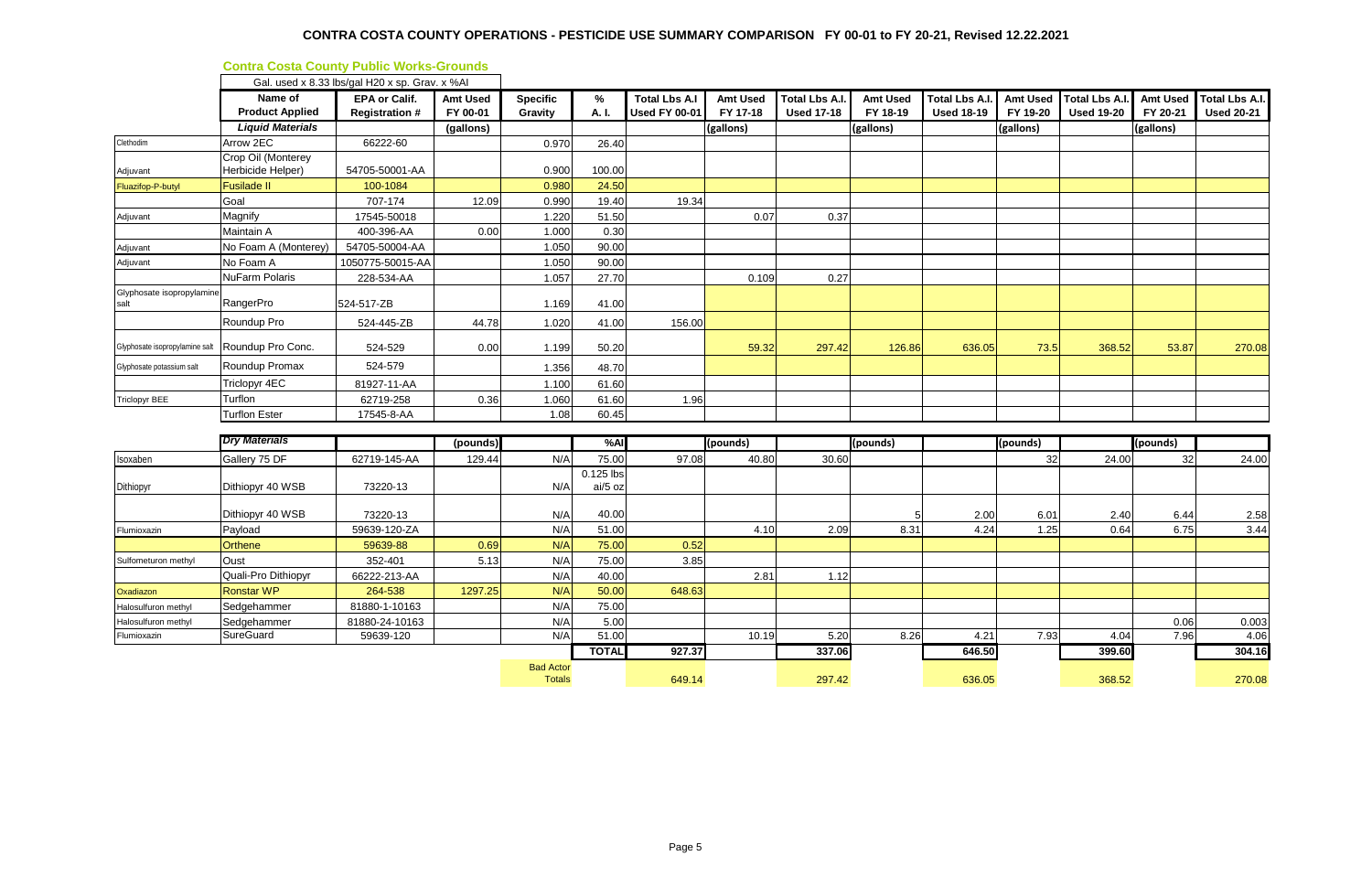#### **CONTRA COSTA COUNTY OPERATIONS - PESTICIDE USE SUMMARY COMPARISON FY 00-01 to FY 20-21, Revised 12.22.2021 Contra Costa County Public Works-Facilities**

|                                                            | Name of<br><b>Product Applied</b>                    | <b>EPA or Calif.</b><br><b>Registration #</b> | <b>Amt Used</b><br>FY 07-08 | <b>Specific</b><br>Gravity | $\%$<br>A. I. | Total oz. A.I<br><b>Used FY 07-08</b> | <b>Amt Used</b><br>FY 17-18           | Total OZ. A.I<br><b>Used 17-18</b> | <b>Amt Used</b><br>FY 18-19 | Total OZ. A.I.<br><b>Used 18-19</b> | <b>Amt Used</b><br>FY 19-20 | Total OZ. A.I.<br><b>Used 19-20</b> | <b>Amt Used</b><br>FY 20-21 | Total OZ. A.I.<br><b>Used 20-21</b> |
|------------------------------------------------------------|------------------------------------------------------|-----------------------------------------------|-----------------------------|----------------------------|---------------|---------------------------------------|---------------------------------------|------------------------------------|-----------------------------|-------------------------------------|-----------------------------|-------------------------------------|-----------------------------|-------------------------------------|
|                                                            | <b>Liquid Materials</b>                              |                                               | (fl. ounces)                |                            |               |                                       | (fl. Oz.)                             | Oz. by Wt.                         | (fl. Oz.)                   | Oz. by Wt.                          | (fI. Oz.)                   | Oz. by Wt.                          | (fl. Oz.)                   | Oz. by Wt.                          |
| Indoxacarb                                                 | Advion Ant Bait Arena                                | 100-1485                                      |                             | 1.09                       | 0.10          |                                       | 30 ea (Net wt of<br>Arena is 0.07 oz) | 0.002                              |                             |                                     |                             |                                     |                             |                                     |
| Indoxacarb                                                 | <b>Advion Ant Gel</b>                                | 100-1498                                      |                             | 1.2                        | 0.05          |                                       | 165.70                                | 0.103                              | 30.63                       | 0.02                                | 135.105                     | 0.08                                | 81.13                       | 0.05                                |
| Indoxacarb                                                 | <b>Advion Cockroach Bait</b><br>Arena                | 100-1486                                      |                             | 1.09                       | 0.50          |                                       | 1 ea (Net wt of<br>Arena is 0.07 oz)  | 0.0004                             |                             |                                     |                             |                                     |                             |                                     |
| Indoxacarb                                                 | <b>Advion Cockroach Gel</b><br>Bait                  | 100-1484                                      |                             | 1.123                      | 0.60          |                                       | 41.44                                 | 0.290                              | 17.73                       | 0.12                                | 28.3776                     | 0.20                                | 44.695                      | 0.31                                |
| Dinothefuran, pyriproxyfen,<br>prallethrin                 | Alpine Flea Insecticide<br>with IGR                  | 499-540                                       |                             |                            | 0.4           |                                       |                                       |                                    |                             |                                     |                             |                                     | 0.48                        | 0.002                               |
| Abamectin                                                  | <b>Avert Cockroach Bait</b><br><b>Station</b>        | 499-467                                       |                             | 1.065                      | 0.05          |                                       |                                       |                                    |                             |                                     |                             |                                     |                             |                                     |
| 1,2-Benzisothiazolin-3-one                                 | Bac-Azap                                             | exempt                                        |                             | - 1                        | 0.04          |                                       |                                       |                                    |                             |                                     | 20                          | 0.0083                              |                             |                                     |
| Cedar oil                                                  | <b>Best Yet Insect Control</b><br>Solution Cedarcide | exempt                                        |                             | 1.00                       | 10.00         |                                       | 172.00                                | 17.888                             | 128                         | 13.31                               | 11.25                       | 1.17                                | 139                         | 14.46                               |
| Iron phosphate (0.97%)<br>Spinosad (0.07%)                 | <b>Brandt Antixx Plus</b>                            | 67702-24-48813                                |                             | 0.77                       | 1.04          |                                       |                                       |                                    |                             |                                     | 20                          | 0.1666                              |                             |                                     |
| Cedar oil                                                  | Cedarcide PCO Choice<br>Concentrate                  | exempt                                        |                             | 1.00                       | 85.00         |                                       | 3.20                                  | 2.829                              | 43.68                       | 38.61                               | 32.8497                     | 29.04                               |                             |                                     |
| White pepper, mineral oil                                  | DeTour for Rodents                                   | exempt                                        |                             | 0.864                      | 3.00          |                                       |                                       |                                    |                             |                                     |                             |                                     |                             |                                     |
| Sodium Tetraborate decahydrate Bait                        | Dominant Liquid Ant                                  | 64405-24                                      |                             | -1                         | 1.00          |                                       | 673.00                                | 6.99920                            |                             |                                     | 48                          | 0.49920                             | 57.05                       | 0.59332                             |
| Botanical oils: thyme, rosemary 2-<br>phenethyl propionate | Eco Via                                              | exempt                                        |                             | 0.95                       | 42.00         |                                       | 6.00                                  | 2.490                              | 24.25                       | 10.06                               |                             |                                     |                             |                                     |
| Botanical oils: peppermint,<br>rosemary, geraniol          | Essentria IC3                                        | exempt                                        |                             | 0.985                      | 17.00         |                                       | 132.00                                | 22.988                             | 667                         | 116.16                              | 890                         | 154.99                              | 41.82                       | 7.28                                |
| Peppermint oil, sodium lauryl<br>sulfate                   | Essentria Wasp &<br>Hornet Spray                     | exempt                                        |                             | 0.97                       | 1.65          |                                       |                                       |                                    |                             |                                     |                             |                                     | 0.693                       | 0.01                                |
| Proprietary Bacillus strain                                | <b>Fly Away</b>                                      | exempt                                        |                             | n/a                        | n/a           |                                       |                                       |                                    |                             |                                     |                             | n/a                                 |                             |                                     |
| Hydroprene                                                 | Gentrol IGR<br>Concentrate                           | 2724-351                                      |                             | 0.87                       | 9.00          |                                       |                                       |                                    |                             |                                     |                             |                                     | 0.18                        | 0.01                                |
| Hydrogen Peroxide 4.25%                                    | H202 Disinfectant                                    | exempt                                        |                             | $\mathbf 1$                | 4.25          |                                       |                                       |                                    | 1.28                        | 0.06                                |                             |                                     |                             |                                     |
| Sodium Tetraborate<br>Decahydrate (Borax                   | Intice Thiquid Ant Bait                              | 73079-7                                       |                             | 1.33                       | 1.00          |                                       | 3861.8                                | 53.416                             | 616                         | 8.52                                | 28.4                        | 0.39                                |                             |                                     |
| Sodium Tetraborate<br>Decahydrate (Borax                   | Intice Thiquid Ant Bait                              | 73079-8                                       |                             | 1.33                       | 5.00          |                                       |                                       |                                    | 242.9                       | 16.80                               | 153.3                       | 10.60                               | 76.55                       | 5.29                                |
| Sodium Tetraborate<br>Decahydrate (Borax                   | Intice Thiquid Ant Bait                              | 73079-8                                       |                             | 1.33                       | 2.50          |                                       |                                       |                                    |                             |                                     | 250.95                      | 8.68                                |                             |                                     |
| Nonpathogenic bacillus<br>bacteria                         | Invade Biofoam                                       | exempt                                        |                             | 0.98                       | n/a           |                                       |                                       |                                    |                             |                                     | 131                         | n/a                                 | 61                          | n/a                                 |
| Fipronil                                                   | Maxforce Ant KillerBait<br>Gel                       | 64248-21                                      |                             | 1.05                       | 0.00          |                                       |                                       |                                    |                             |                                     |                             |                                     |                             |                                     |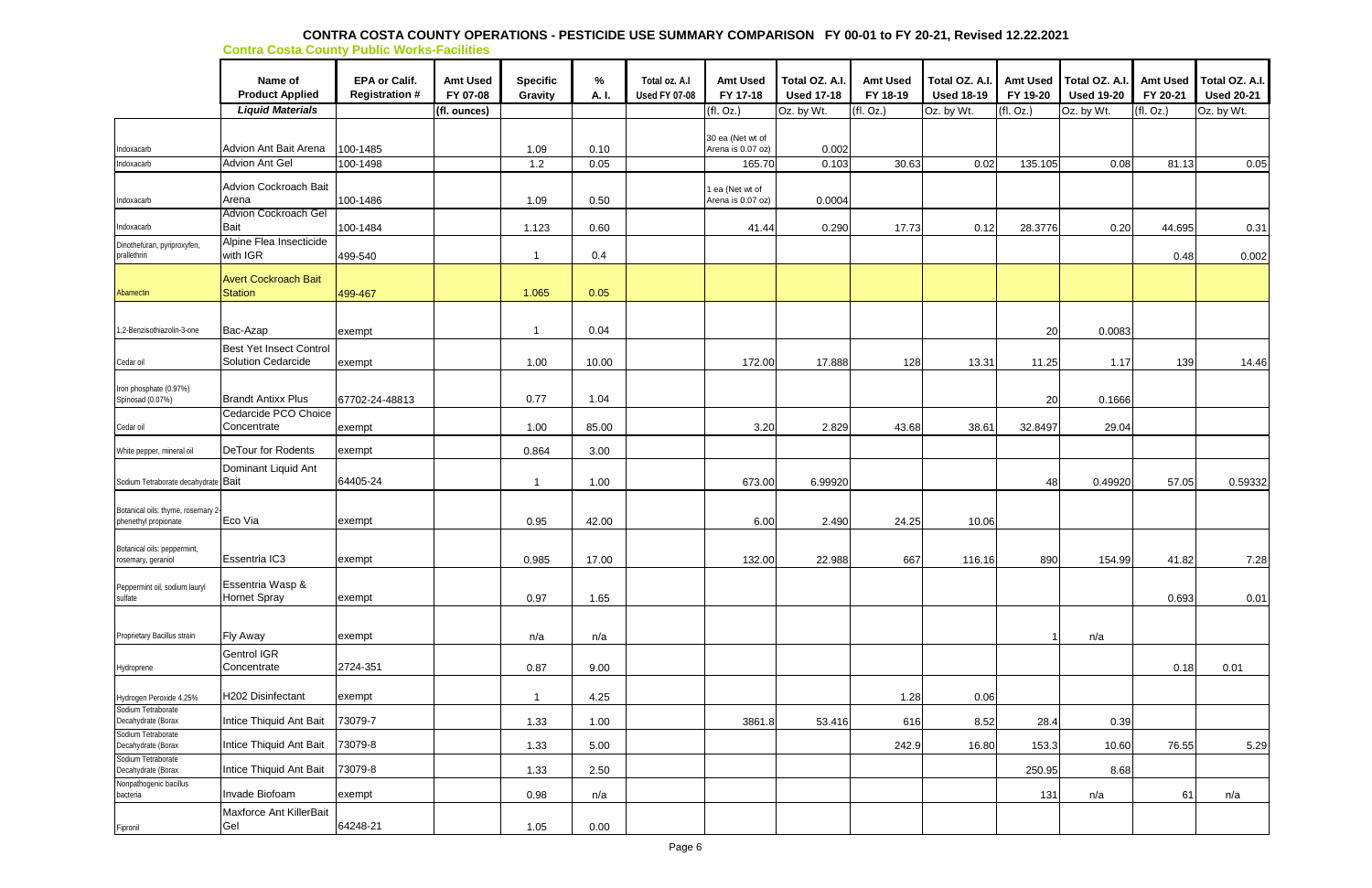#### **Contra Costa County Public Works-Facilities, cont.**

|                                               | <u> Contra Costa County Fublic Works-Facilities, Cont.</u> |                                               |                             |                            |               |                                       |                             |                                     |                             |                                     |                             |                                     |                             |                                     |
|-----------------------------------------------|------------------------------------------------------------|-----------------------------------------------|-----------------------------|----------------------------|---------------|---------------------------------------|-----------------------------|-------------------------------------|-----------------------------|-------------------------------------|-----------------------------|-------------------------------------|-----------------------------|-------------------------------------|
|                                               | Name of<br><b>Product Applied</b>                          | <b>EPA or Calif.</b><br><b>Registration #</b> | <b>Amt Used</b><br>FY 07-08 | <b>Specific</b><br>Gravity | $\%$<br>A. I. | Total oz. A.I<br><b>Used FY 07-08</b> | <b>Amt Used</b><br>FY 17-18 | Total OZ. A.I.<br><b>Used 17-18</b> | <b>Amt Used</b><br>FY 18-19 | Total OZ. A.I.<br><b>Used 18-19</b> | <b>Amt Used</b><br>FY 19-20 | Total OZ. A.I.<br><b>Used 19-20</b> | <b>Amt Used</b><br>FY 20-21 | Total OZ. A.I.<br><b>Used 20-21</b> |
|                                               | <b>Liquid Materials</b>                                    |                                               | (fl. ounces)                |                            |               |                                       | (fl. Oz.)                   | Oz. by Wt.                          | (fI. Oz.)                   | Oz. by Wt.                          | (fI. Oz.)                   | Oz. by Wt.                          | (fI. Oz.)                   | Oz. by Wt.                          |
| Fipronil                                      | Maxforce FC Magnum                                         | 432-1460                                      |                             | 1.14                       | 0.05          |                                       |                             |                                     |                             |                                     |                             |                                     |                             |                                     |
| Fipronil                                      | Maxforce Fleet Ant Bait 432-1264                           |                                               |                             | 1.27                       | 0.001         |                                       |                             |                                     |                             |                                     |                             |                                     | 0.00024115                  | 0.000000003                         |
| Fipronil                                      | Maxforce FC Select<br>Roach Gel                            | 432-1259                                      |                             | 1.14                       | 0.01          |                                       |                             |                                     | 3.33                        | 0.00039                             | 1.125                       | 0.00013                             |                             |                                     |
| Clothianidin                                  | Maxforce Impact Roach<br>gel                               | 432-1531                                      |                             | 1.1                        | 1.00          |                                       | 33.5                        | 0.383                               | 15.05                       | 0.17                                | 18.56                       | 0.21                                | 58.66                       | 0.67                                |
| Imidacloprid                                  | Maxforce Quantum Ant<br><b>Bait</b>                        | 432-1506                                      |                             | 1.43                       | 0.03          |                                       | 8.09                        | 0.004                               | 29.5                        | 0.0132                              | 20.1                        | 0.0090                              | 4.48                        | 0.0020                              |
| Clove oil (.05%)<br>Cottonseed oil (.05%)     | Nature-cide All-purpose<br>Concentrate                     | Exempt                                        |                             |                            | 0.10          |                                       |                             |                                     |                             |                                     | 58                          | 0.06                                | 0.3                         | 0.0003                              |
| Cedarwood oil (50.6%)<br>Cinnamon oil (25.4%) | Nature-cide Pest Mgmt<br>X2 Concentrate                    | Exempt                                        |                             |                            | 76.00         |                                       |                             |                                     |                             |                                     | 2                           | 1.58                                | 218.12                      | 172.40                              |
| Methyl Ethoxy Pyridine                        | Nyguard IGR<br>Concentrate                                 | 1021-1603                                     |                             | 0.939                      | 10.00         |                                       |                             |                                     |                             |                                     |                             |                                     |                             |                                     |
| Methyl Ethoxy Pyridine                        | Nyguard IGR<br>Concentrate                                 | 1021-1620                                     |                             | 0.854                      | 1.30          |                                       | 0.10                        | 0.001                               |                             |                                     |                             |                                     |                             |                                     |
| Methyl Ethoxy Pyridine                        | Nylar (Archer)                                             | 100-1111                                      |                             | 0.847                      | 1.30          |                                       |                             |                                     |                             |                                     |                             |                                     |                             |                                     |
| Methyl Ethoxy Pyridine                        | Nylar IGR                                                  | 11715-307-57076                               |                             | 0.8                        | 1.30          |                                       | 1.00                        | 0.011                               |                             |                                     |                             | 0.02                                |                             |                                     |
| sodium lauryl sulfate                         | Oh Yeah                                                    | exempt                                        |                             |                            | 7.00          |                                       | 70                          | 5.096                               | 164                         | 11.94                               | 456                         | 33.20                               | 16.17                       | 1.18                                |
| Thiamethoxam                                  | Optigard                                                   | 100-1260                                      |                             | 1.263                      | 0.01          |                                       |                             |                                     |                             |                                     | 10.195                      | 0.0013                              | 0.0115675                   | 0.000002                            |
| Hyrogen Peroxide                              | Oxivir 6 Peroxide<br><b>Based Cleaner</b>                  |                                               |                             | 1.038                      | 4.25          |                                       |                             |                                     |                             |                                     |                             |                                     | 3.84                        | 0.176178                            |
| lauroampho acetate, sodium                    | Profoam Platinum                                           | 1051148-50001-AA                              |                             |                            | 60.00         |                                       |                             |                                     |                             |                                     |                             |                                     | 129.6                       | 80.870400                           |
| lauryl sulfate<br>Deltamethrin                | Suspend SC                                                 | 432-763                                       |                             | 1.05                       | 4.75          |                                       |                             |                                     |                             |                                     | 6.5                         | 0.34                                | 0.2375                      | 0.01                                |
| coyote & fox urine                            | Shake Away:<br>Fox/Coyote                                  | 80917-5                                       |                             | 2.70                       | 5.00          |                                       |                             |                                     |                             |                                     |                             |                                     |                             |                                     |
| Imidacloprid                                  | <b>Temprid Ready Spray</b><br>Insecticide                  | 432-1527                                      |                             | 1.00                       | 0.05          |                                       |                             |                                     |                             |                                     |                             |                                     |                             |                                     |
| Cyfluthrin                                    |                                                            |                                               |                             | 1.00                       | 0.03          |                                       |                             |                                     |                             |                                     |                             |                                     |                             |                                     |
| Fipronil                                      | Termidor SC (termites) 7969-210                            |                                               |                             | 1.06                       | 9.10          |                                       |                             |                                     |                             |                                     |                             |                                     |                             |                                     |
| Sodium Tetraborate<br>Decahydrate (Borax      | Terro PCO Bait stations 149-8-64405                        |                                               |                             | 1.00                       | 5.40          |                                       |                             |                                     |                             |                                     |                             |                                     |                             |                                     |
| Sodium Tetraborate<br>Decahydrate (Borax      | Terro PCO Liquid Ant<br>Bait                               | 149-8-64405                                   |                             | 1.00                       | 5.40          |                                       |                             |                                     |                             |                                     | 8.64                        | 0.49                                |                             |                                     |